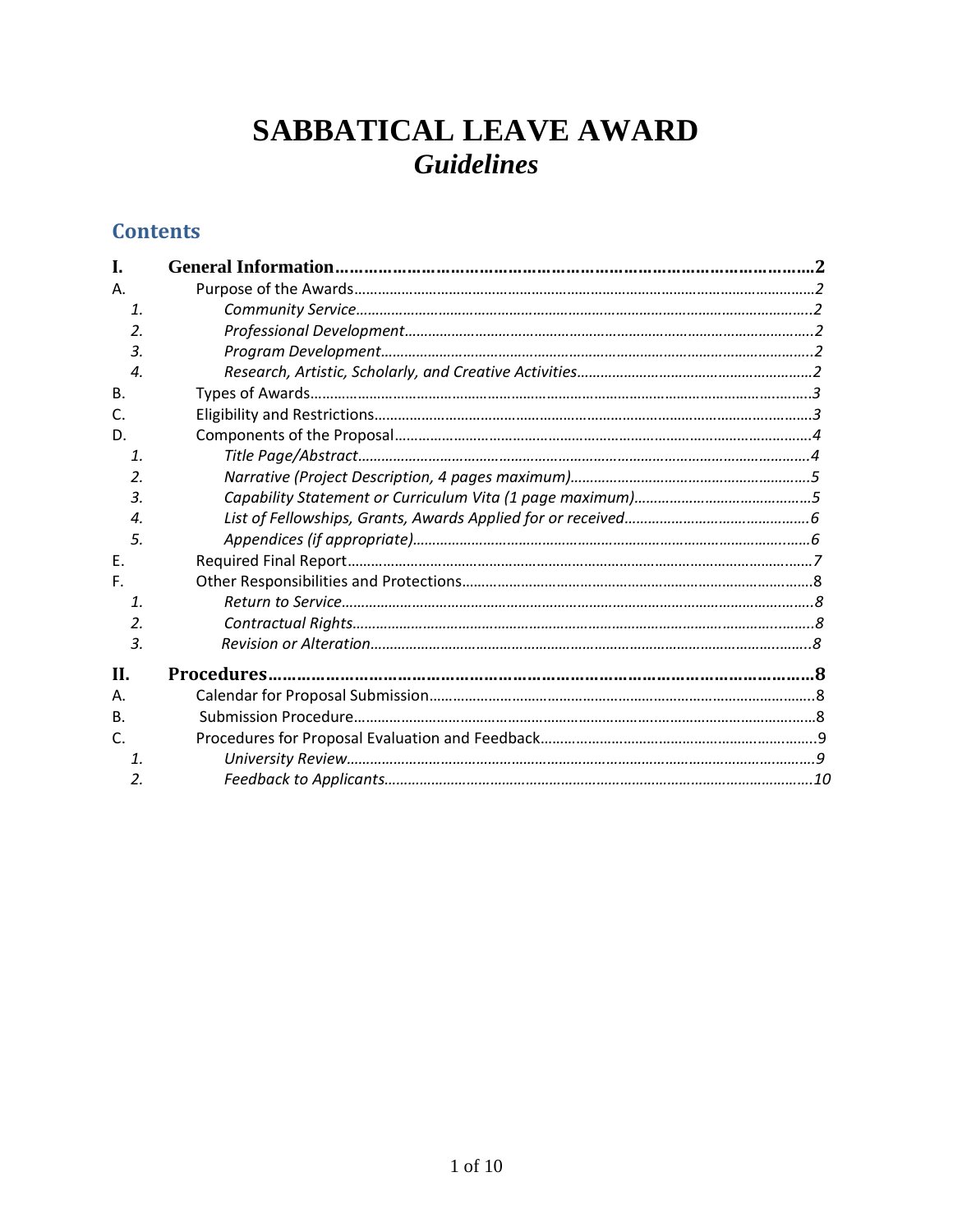# **I. General Information**

# **A. Purpose of the Awards**

Sabbatical leaves are granted for special study, research, and/or other projects that will enhance the usefulness of the person to the institution, perform service on the local, state, national, or international level, and/or bring prestige to the University. Endeavors appropriate for consideration as sabbatical leave projects include:

## **1. Community Service**

Faculty may use the leave to help develop programs at the local, state, national, or international level. For example, a faculty member's expertise might be used in evaluating and improving existing programs, training personnel in such programs, serving in professional organizations, editing professional journals, or organizing professional meetings, provided that the time and effort required by the project justify the extended time and release from duties afforded by a sabbatical leave.

### **2. Professional Development**

Faculty may increase their skills and effectiveness as teachers, researchers, or creative professionals, or enhance their usefulness to EMU by developing a new specialty, strengthening a current specialty, or continuing their formal education. The sabbatical leave may be used to pursue a self-designed, structured program of individual study, participate in specialized programs, work with recognized leaders in the field, or pursue graduate, professional, or postdoctoral study including work that is part of a relevant graduate degree program. **Note**: Dissertation research is an option for full-year leaves only.

#### **3. Program Development**

The sabbatical leave may be used to develop new teaching techniques, to collect materials for new programs, to develop new ways of presenting material, or to develop new curricula for implementation at EMU, to establish linkages between EMU programs and other organizations, agencies, or institutions, or to survey what is being done at other institutions as models for programs at EMU.

## **4. Research, Artistic, Scholarly, and Creative Activities**

The sabbatical leave may be used to pursue a variety of pure or applied scholarly projects that may be interdisciplinary or focused within a discipline or area of specialization. Appropriate projects include creation, studies, or critiques of works of art or artistic performances; investigations undertaken to establish facts, principles, and techniques within a discipline; application of the principles and techniques of one discipline to the problems of another; the systematic collection, analysis, and interpretation of data to address a theoretical or practical problem; and preparation of books, articles, lectures, exhibitions, or performances that illuminate interdisciplinary connections or make theories, issues, or methods of the faculty member's discipline or specialty accessible to wider audiences.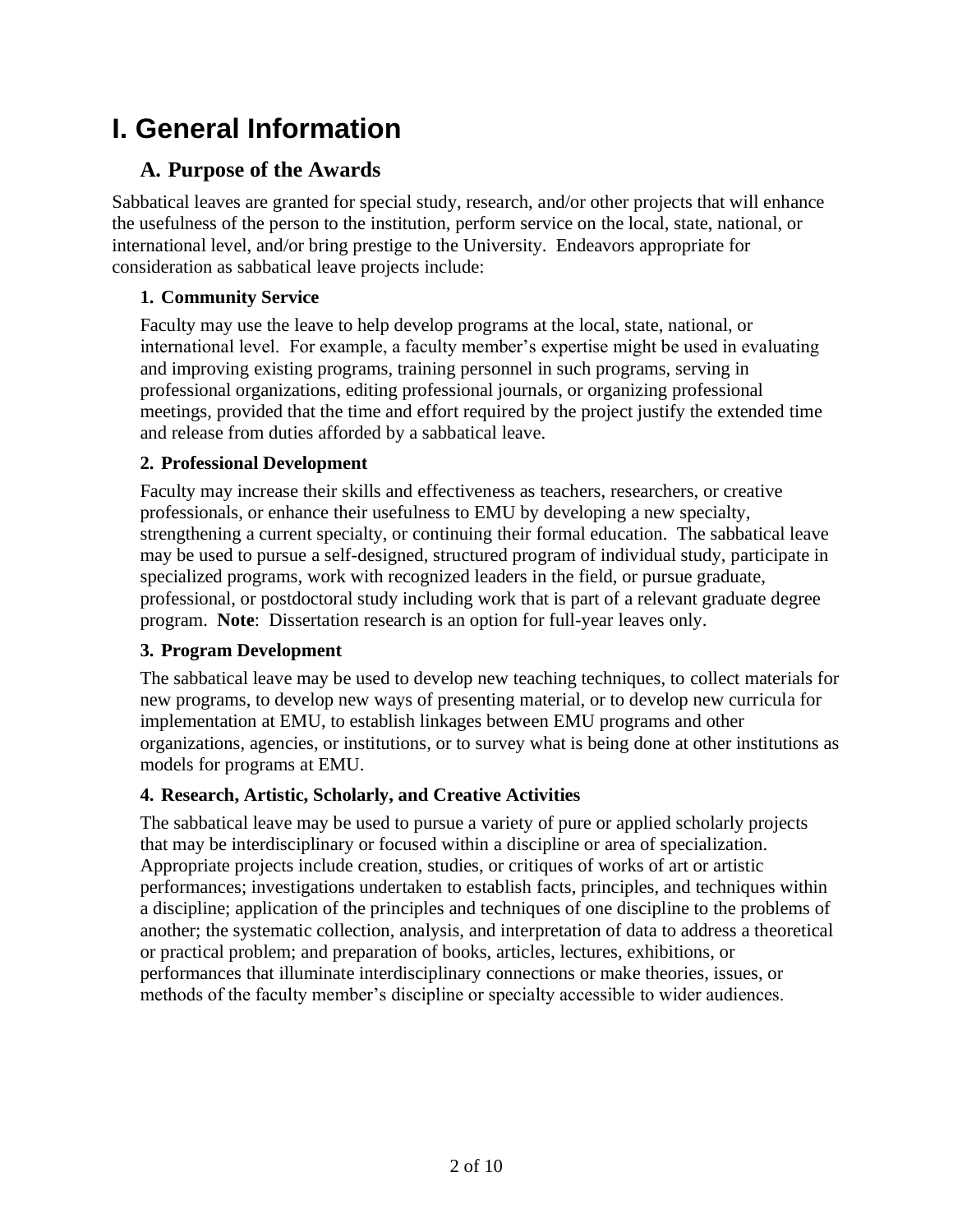## **B. Types of Awards**

There are two types of sabbatical leave: two semesters and one semester. The applicant must specify which type of leave is requested and the semester(s) in which the leave would be taken. Regardless of the type of leave requested, the basic components of the proposal remain the same.

One-Semester Sabbatical Leaves will be paid at 100% of salary for one semester. There is no provision for additional Research Support.

Two-Semester Sabbatical Leaves will be paid at 50% of salary with up to an additional \$12,000 in Research Support (this can be used for salary, equipment, supplies, software, travel, etc.). If SS&M or travel Research Support funds are requested, a detailed budget and justification must be included in the application. Moreover, faculty are permitted to earn 100% of their academic year base salary by combining external grant funds with their twosemester sabbatical leave salary.

Faculty members may submit proposals for both types of sabbatical leave; however, separate proposals and application forms must be submitted for each type of leave. Applicants should indicate on each application that both types of leave are being requested. When proposals for both types of leave are submitted, the scope and timeline of the proposed activity must be appropriate for the length of the leave requested. Only one type of leave will be awarded.

## **C. Eligibility and Restrictions**

Applicants shall be faculty who have served the equivalent of 12 or more semesters of regular full-time employment as faculty with EMU since the initial appointment and since any previous sabbatical leave. The elapsed semesters need not be consecutive, but no more than two semesters will be counted from any one fiscal year.

In order to maintain the quality of instructional and research programs, sabbatical leaves shall not be granted to several members of a department concurrently. Normally, no more than 15 percent of the departmental faculty should be on leave during a given academic year. Exceptions shall be considered only upon recommendation of the department.

If a faculty member's ranked position by the University Research Sabbatical Leave Committee (URSLC) was bypassed by EMU in a previous year because it was determined that his/her absence could not be accommodated by the department because of staffing needs and the sabbatical leave was granted in a subsequent year, the minimum twelve-semester period required between applications is reduced by the number of semesters of postponement.

Time served by a faculty member on administrative appointment may be credited toward the 12-semester requirement provided the faculty member has elected to count this time upon return to faculty status as stipulated in the EMU-AAUP Master Agreement.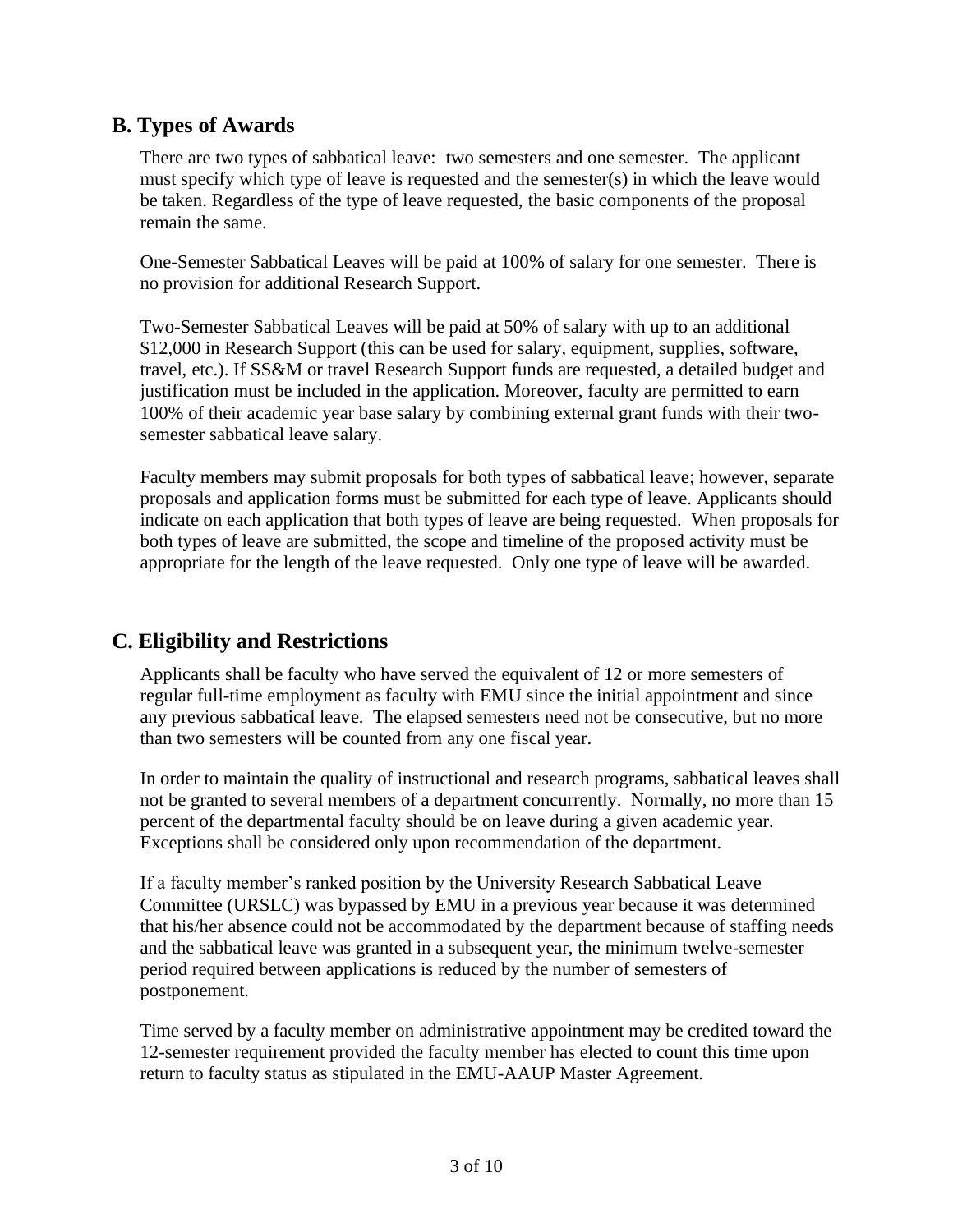Time served as a department head with faculty rank will count toward eligibility for the sabbatical in accordance with the EMU-AAUP Master Agreement.

Time spent on leave without pay except professional or military leave will not be counted in determining eligibility for a sabbatical leave. Time spent on professional or military leave may be counted if conditions specified in the EMU-AAUP Master Agreement are met.

A faculty member may not be awarded a Sabbatical Leave and a Faculty Research and Creative Activity Fellowship award during the same competition year (September through April). Faculty who apply in more than one competition and are successful in two or more of these competitions must choose to receive only one award. Only one FRF or Sabbatical Leave Award is allowed during two consecutive fiscal years. (However, applicants may be awarded both a Sabbatical Leave and a Summer Research/Creative Activity Award in the same or consecutive fiscal years.)

A sabbatical project must be substantial enough to require a lengthy period of continuous full-time release from normal faculty responsibilities for its successful completion.

## **D. Components of the Proposal**

The proposal narrative itself must be no longer than 4 numbered pages (double-spaced, single-sided, 12-point Times Roman font, 1" margins). Other proposal components include the title page/abstract/precise award requested (one page), curriculum vitae or capability statement (one page), a separate page (one page) listing internal and external awards pending or secured during the last five years including final outcomes. The narrative should be written clearly, concisely, and with a minimum of jargon. Every effort should be made to ensure that the goals, methods, and value of the project can be understood by evaluators who are unfamiliar with the project and the applicant's field of expertise. Optional:

Appendices as appropriate (may include references, contracts, letters of permission/access, tables of contents, survey instruments, etc.). Appendices may be single spaced. Note that reviewers are not obliged to read appended material. If (a) Human Subjects or (b) Animal Care & Use or (c) Institutional Biosafety approval is needed and has been granted, please submit a copy of approval at this time. If not yet granted, a copy of approval should be placed on file 30 days before the semester of the release.

#### **Elements:**

The Review Committee will assign heavy scoring deductions to proposals that do not comply with these technical requirements.

The single proposal file must be a pdf file and must contain the following proposal elements, labeled and in the following order. If you are providing appendices they must be included in this file.

#### *1. Title Page/Abstract*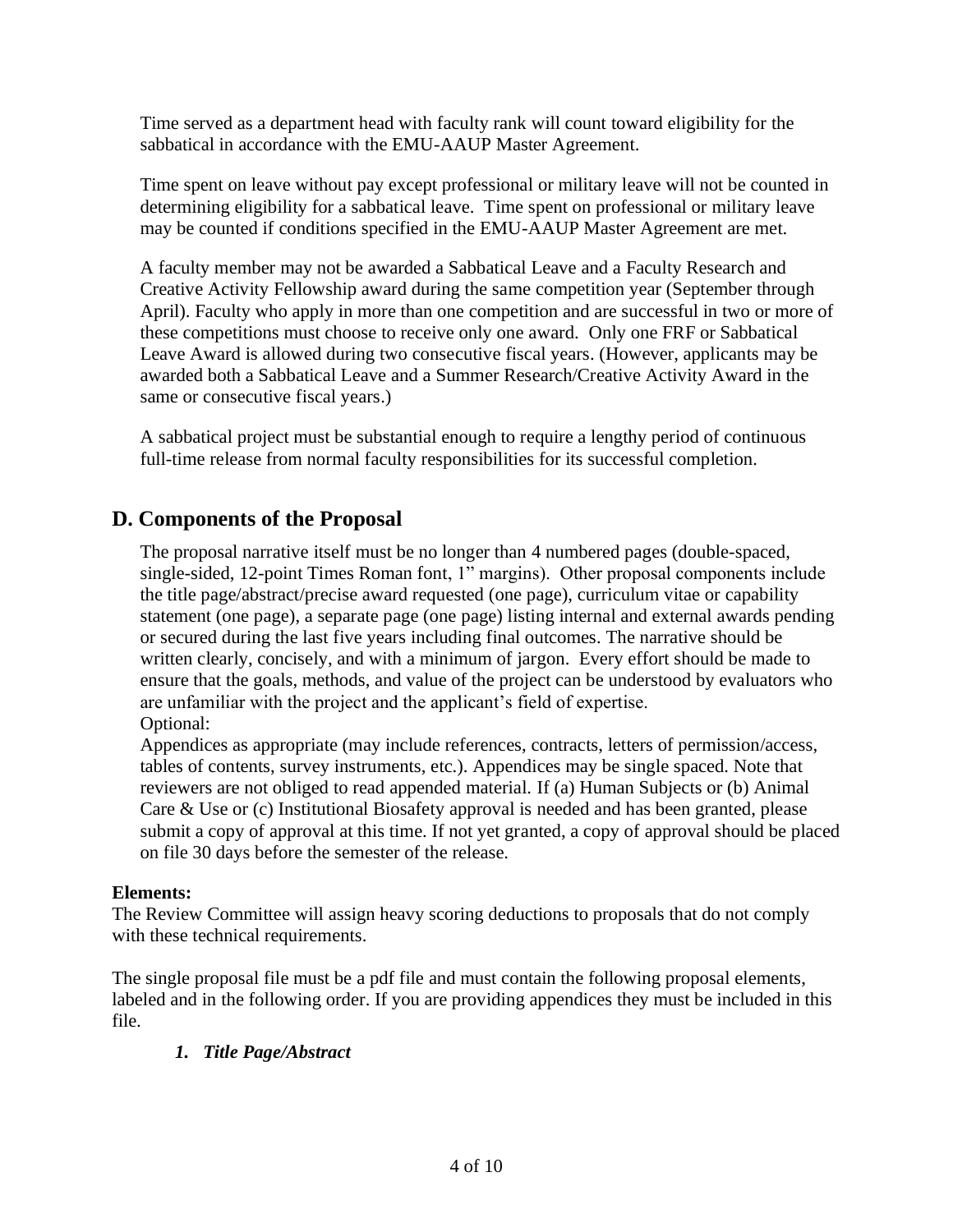• Title page (1 page): include project title; name, rank, and home department of applicant(s); brief abstract; and the precise award requested. (double space, 1" margin, 12 point Times Roman font).

#### *2. Narrative (Project Description, 4 pages maximum)*

#### **a. Overview of the Project**

• The applicant should explain in nontechnical terms what the project will accomplish, and place the project in a context that will help the evaluators understand how it is related both to the purpose of the sabbatical leave award and the background of the applicant. For example, the context might be the applicant's creative, scholarly, or teaching goals; department, college, or student interest in a proposed program; history, current practices, or applications in the applicant's discipline or specialty; interdisciplinary connections and applications; or the match between the needs of a community or professional organization and the applicant's expertise. This list is meant to be suggestive, not exhaustive. The narrative must be double-spaced on numbered pages in 12-point Times New Roman font with one-inch margins (timelines, figures, tables can be single spaced). *Proposals are read by faculty from many different disciplines. It is essential that all sections of the proposal be understandable to non-specialists. Reviewers are not obligated to follow hyperlinks.*

#### **b. Goals and Objectives**

Describe the goals and objectives of the project in specific terms related to the Purpose of the Award. A descriptive list is acceptable.

#### **c. Project Description: Use of Time and Resources**

Describe how the project will progress and the resources that are needed. Where possible, provide a realistic timeline or benchmarks. If Research Support funding is requested, a detailed budget and justification must be included. Applicants whose projects have a research component should include a brief review of the literature and should explain the research methodology. Enough detail must be included for the evaluators to assess both the need for the extended period of full-time release and the likelihood of the project meeting its stated goals.

Be realistic. If the period of the sabbatical leave is not sufficient to complete the project, describe what will be done before and during the period of the leave and briefly describe the follow-up that will be necessary afterward.

#### **d. Project Outcomes**

What benefits are likely from this project? What is the value to the applicant, to EMU, or to the wider community? Be as specific and concrete as possible. The narrative should establish how project outcomes are related to the stated goals of the project and to the Purpose of the Award.

#### **3. Capability Statement/Likelihood of Success: Applicant Background, Preparation, and Track Record** *or* **Curriculum Vitae**

*Statement (1 page maximum):* One page detailing the applicant's likelihood of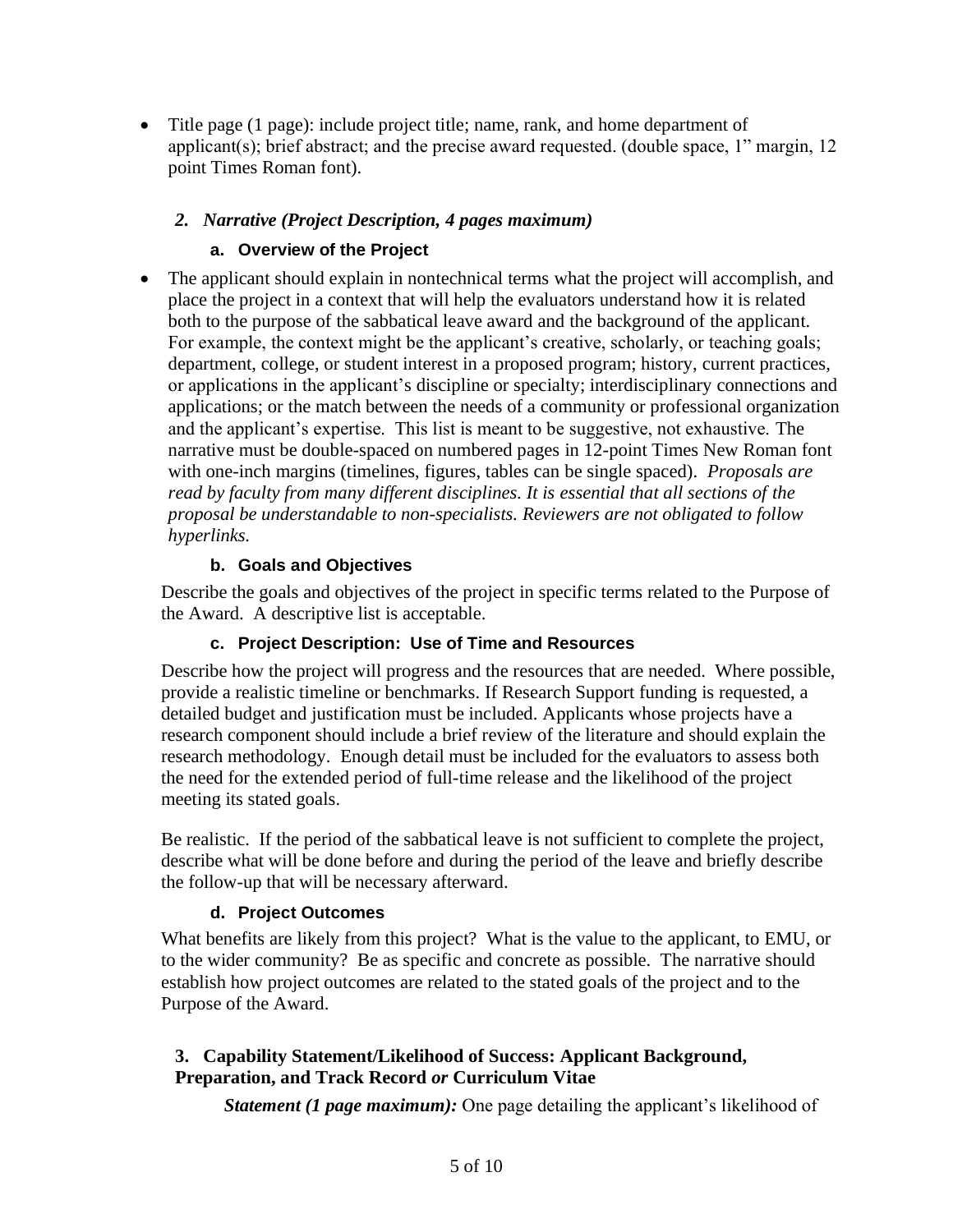completing the project. The page can take the form of a narrative (1 page maximum) addressing the applicant's qualifications and capability of successfully completing the project or a CV (1 page maximum) of applicant's disseminated scholarly/creative activities over the past five years, or a combination of narrative and CV (1 page maximum). Any narrative must be double-spaced in 12-point Times New Roman font with one-inch margins; any CV portion may be single-spaced in 12-point Times New Roman font with one-inch margins. Describe the background and qualifications of the applicant that bear directly on the project and, if relevant, the applicant's access to necessary infrastructure (equipment, supplies, materials, collaborators, expert consultants, and so on). In addition to specialized knowledge and skills that may be required for the project, the applicant's record of accomplishment in completing projects and setting and accomplishing professional goals is an important predictor of success. Accomplishments in any area of professional life (teaching, scholarly/creative activity, service) may be cited to establish the likelihood that the applicant will meet the goals and objectives of the sabbatical leave project, provided that the relevance of the accomplishments is clearly established in the narrative. If there is a deficiency in the applicant's background related to the proposed project, the applicant should state how this deficiency would be remedied (e.g., working with another person, training or education, use of consultants). Where appropriate, applicants may cite specific items or sections of the CV in the narrative as evidence of preparation or qualifications.

#### *4. List of Fellowships, Grants, Awards Applied for or Received (1page maximum):*

On a separate page, list all internal and external grants, fellowships, sabbaticals, or other awards either **pending or received** over the last five years. For each item, specify the funding source, amount of the award, the applicant's role in the project (principal investigator, co-principal investigator, project administrator, consultant), and the outcome of the proposal (funded/unfunded) or your current stage in the process of dissemination. If no outcome is listed, the committee will assume there was NO outcome to report. For external awards, provide the ORDA project number. The list of internal/external awards may be single spaced but must be in 12-point Times New Roman Font with one-inch margins.

If no fellowships, grants, or awards have been applied for or received over the past five years, this page must still be included with the word 'None' in the appropriate places.

#### **5.** *Appendices (Optional):*

If appropriate, an appendix may be attached. It is not considered part of the four-page narrative. Single spaced text is acceptable. Reviewers are not obliged to read appended material. If (a) Human Subject or (b) Animal Care & Use or (c) Institutional Biosafety approval is needed and has been granted, please submit a copy of approval at this time. If not yet granted a copy of approval must be placed on file 30 days before the semester of the release.

Items in the appended material may be cited and their relevance explained in the proposal narrative. Neither the required documents nor the materials that applicants choose to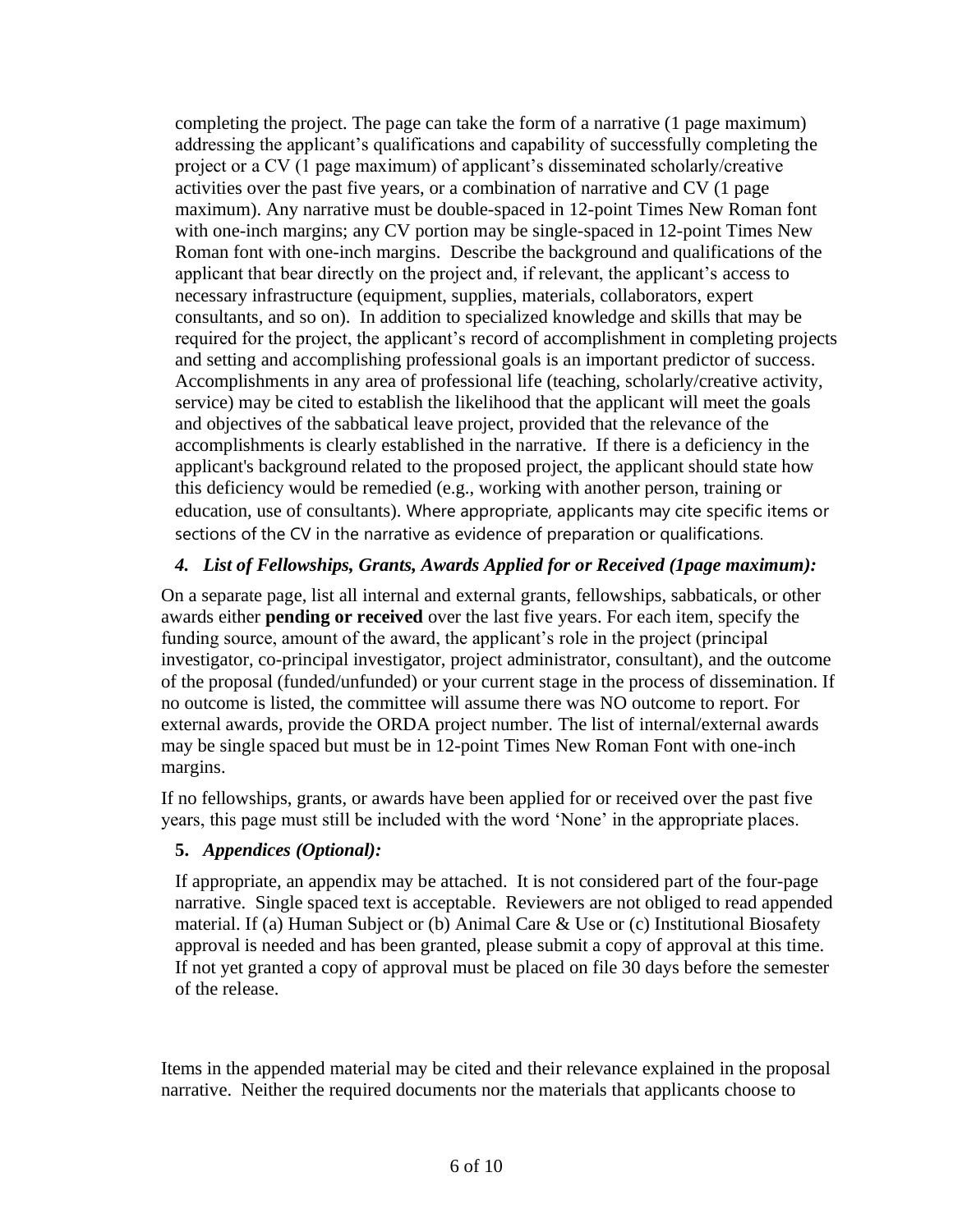provide here should be presumed to speak for themselves.

It is helpful to reviewers if the cited items and sections are highlighted so that they are easy to find. Applicants may highlight sections of the Vita or other appended materials by underlining, using bold or italic type, placing marks in the margins, or any other means that draw the reader's eye to the section without sacrificing readability. The goal is to make it easy for reviewers to locate and read cited material.

a) If a **Bibliography or List of References** is included, it should include only those works cited in the proposal.

b) **Letters of Permission/Access**, if permission to use materials or for access to a lab, archive, or other resources is required to complete the proposed project, the applicant should obtain and append letters granting the necessary permission or access. Text from e-mail correspondence is acceptable. Approval forms for research involving human subjects or animals should be included in this section. External letters (these should be attached as appendices) are appropriate only for the purpose of demonstrating that perceived obstacles to the success of the project have been overcome (e.g., a contract from a publisher; access to work sites or exhibit space, data sets, clinical subjects, supplies and equipment; agreements to collaborate; specialized expert consultation). Letters of support from colleagues either within or outside the University are neither required nor appropriate.

c) **Optional Supporting Material** Applicants may submit other material that they believe would be helpful to reviewers, but each optional item should be cited individually and its relevance explained in the proposal narrative. Applicants are asked not to include internal and external letters of support other than the letters of permission/access described above. If such letters are included, they will be disregarded by the evaluators.

## *E. Required Final Report*

1. At the conclusion of the leave the faculty member is required to submit to the University Research and Sabbatical Leave Committee a report detailing the project activities and results. The report must be received by the Associate Provost and Associate Vice President for Graduate Studies (AVP-GSR) no later than the end of the first full semester after the leave was taken.

2. Reports may be mailed as hard copy (200 Boone); a more convenient and economical alternative is to send your report as an e-mail attachment in Word or PDF format to emu internalresearchawards@emich.edu. The AVP-GSR will log the report in as received, and then forward copies to the department head and college dean, and to the University Library Archives.

3. The AVP-GSR monitors compliance with final-report requirements. Until a final report is filed, award recipients will not be eligible for future internal funding and, as stated in the EMU-AAUP collective bargaining agreement, may have their pay withheld. It shall be the responsibility of the AVP-GSR regarding appropriate action in the event of a faculty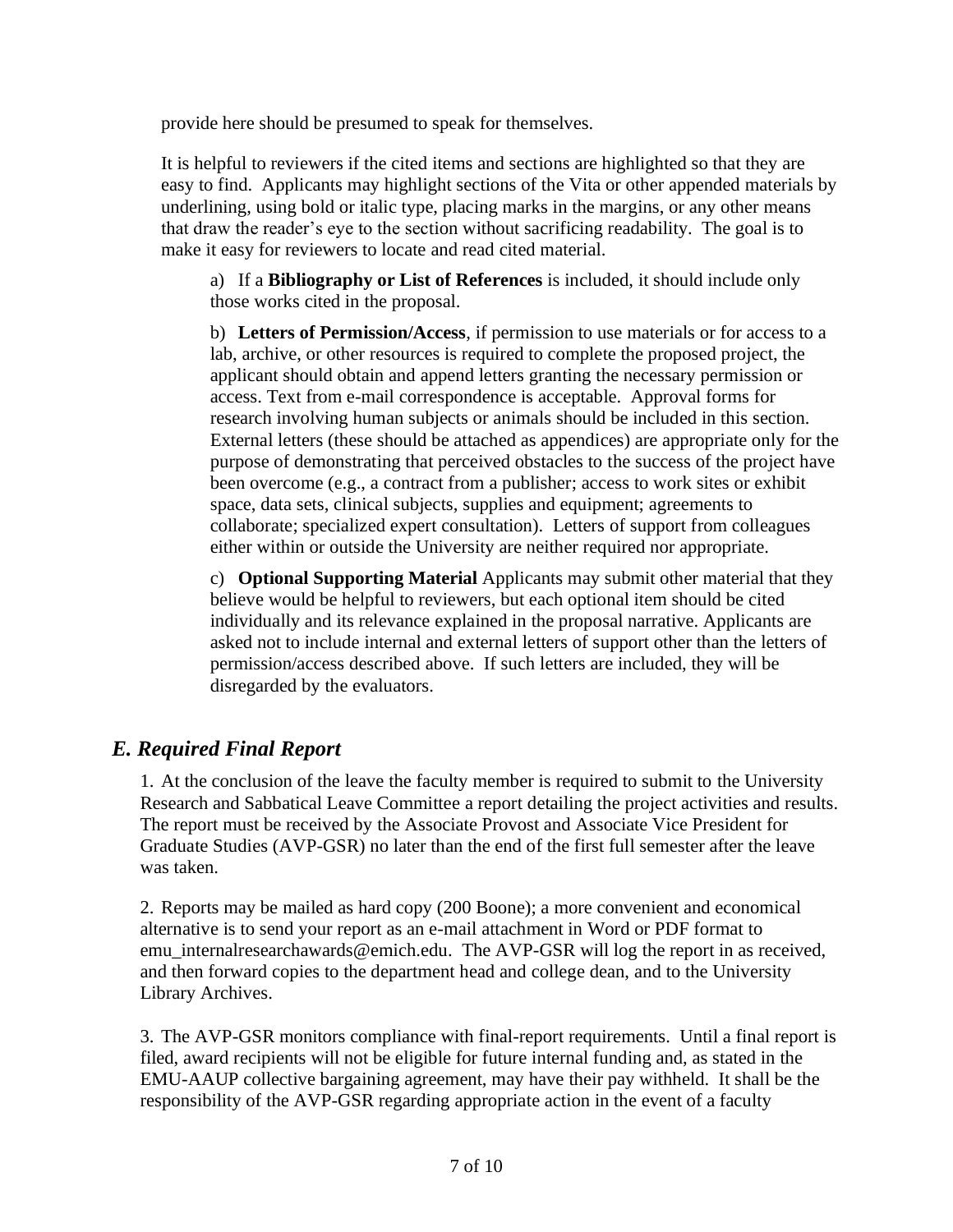member's failure to submit a final report.

### *F. Other Responsibilities and Protections*

#### **1. Return to Service**

Faculty members on sabbatical leave shall agree to return to service with EMU for two semesters in the year immediately following expiration of the leave, or to reimburse to EMU an amount equal to the salary and fringe benefits paid by EMU during their leave, unless this obligation is specifically waived or deferred by the President. In cases of death, accident, or illness causing the faculty member to be unable to return, this obligation shall be waived.

#### **2. Contractual Rights**

During a sabbatical leave, an individual's contracts with the University shall remain unimpaired. In particular, individuals shall retain the right to vote and have the same opportunity for input as other faculty members who are not on leave, and shall be eligible for all scheduled adjustments and for all other applicable benefits that would have been provided to them by the University if they had not been on leave.

Applicants should be aware that two-semester sabbaticals may impact the amount of retirement contributions because of the reduced salary amount for that period; for details, consult the Office of Academic Human Resources. Faculty are not permitted to be evaluated for a promotion or a full professor salary adjustment during a sabbatical leave award semester.

#### **3. Conflict of Interest**

Funds cannot be released to award recipients until the [EMU Outside Interests](https://www.emich.edu/research/compliance/conflict-interest/disclosure-form.php) Disclosure [Form](https://www.emich.edu/research/compliance/conflict-interest/disclosure-form.php) has been completed for this project.

#### **4. Revision or Alteration**

The awarded proposal (including the budget) requires prior written approval by the (AVP-GSR). If an award recipient fails to abide by this policy, the AVP-GSR will document that fact with the URSLC at the time of the person's next submission for an internal award.

# **II. Procedures**

## *A. Calendar for Proposal Submission*

Applicants must adhere to internal deadlines. After submission, proposals may not be altered in any way.

Deadline are as follows (if any of the dates below are on a weekend, the Monday date is used):

January 31<sup>st</sup>: Submission of proposals via EMU's proposal submission portal [\(https://emich.infoready4.com\)](https://emich.infoready4.com/); login with your EMU NetID credentials. **(Please allow yourself adequate time to answer our application questions in InfoReady and for Infoready to accept your proposal)**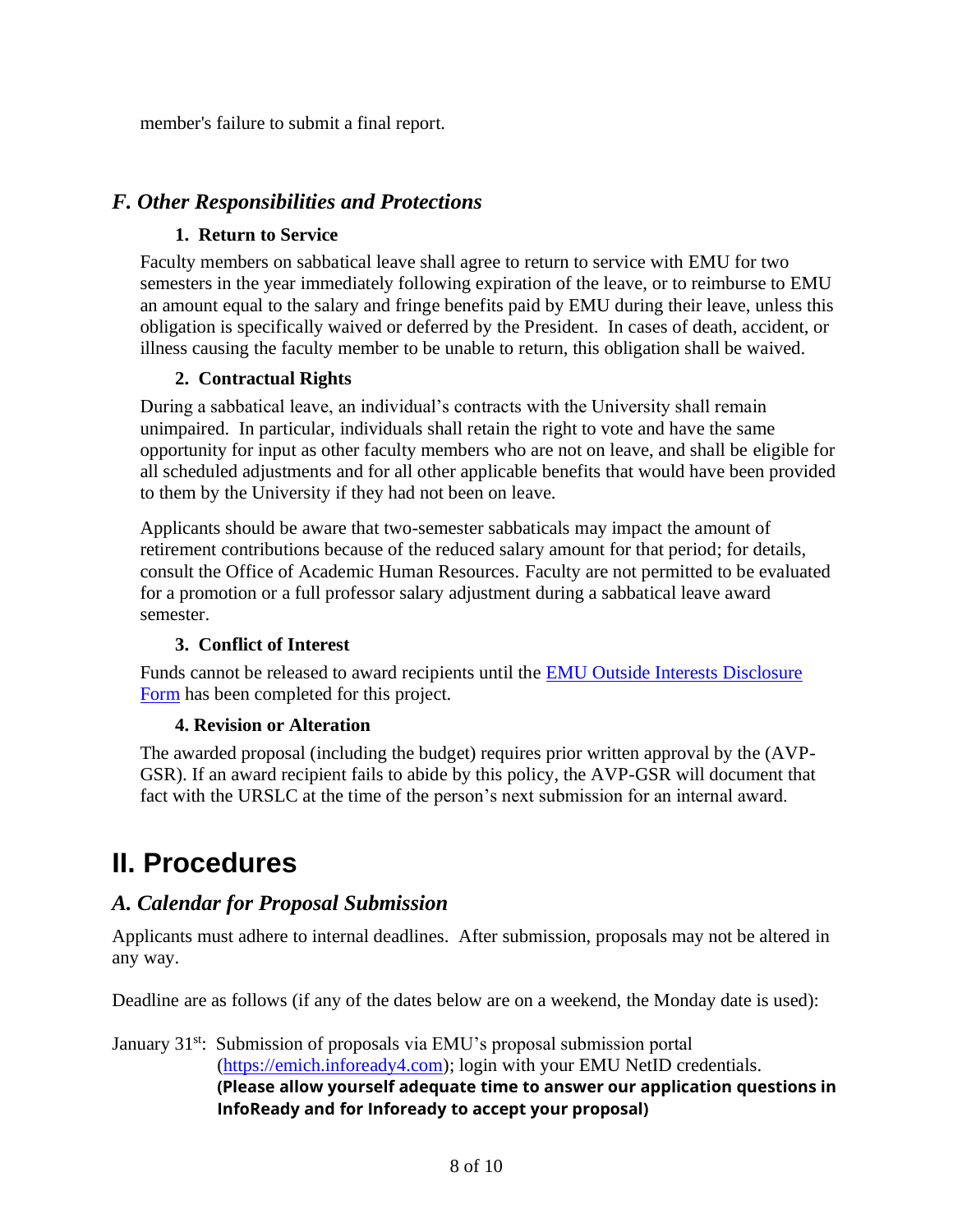April 1<sup>st</sup>: Applicants will be notified of award decisions by the Provost and Executive Vice President.

### *B. Submission Procedure*

- Login to EMU's proposal submission portal with your EMU NetID credentials [\(https://emich.infoready4.com/\)](https://emich.infoready4.com/)
- Enter your application information in the required fields.
- Upload your proposal. *All proposal elements should be combined into one pdf file*. The name of the pdf must be applicant's last name, first name, award and year. Example: **Smith\_Johanna\_Sab 1sem\_2022 (or Sab 2sem)**
- Proposals may not be altered in any way after they are uploaded to InfoReady Review.
- Each person may submit no more than one full-year proposal and one half-year proposal each year.

Enter your application information in the required fields. The applicant must supply all requested information including the type of project. Although some projects may have components that fall into more than one of the four categories described in the Purpose of the Award, candidates should determine the primary focus: community service, professional development, program development, or research/artistic/scholarly/creative activity. Each type of project is valuable to both the faculty member and the institution, but the value is measured in different ways for different types of projects. It will be much easier to make a strong case for a project and for the evaluators to assess its likely benefits if a single category is identified and the proposal is written with that in mind.

For two semester sabbaticals where research support funding is being requested, a detailed budget and justification for these funds must be entered into the required fields. This should include a breakdown of expenditure by category (salary, travel, equipment, publication costs, etc.) and the relevance of this expenditure to successfully completing the project.

## *C. Procedures for Proposal Evaluation and Feedback*

#### **1. University Review**

The URSLC reviews, rates, and ranks all proposals using the Sabbatical Leave Award evaluation form. Problems related to staffing, eligibility of the applicant, or other concerns unrelated to the merit of the proposal will not be considered by the committee members.

Applications are evaluated on:

- a) Title Page & Abstract: Abstract is understandable and addresses specific purposes of the award (double space, 1" margin, 12-point Times New Roman font).
- b) Project Description: Need/significance within the discipline is addressed. Goals and objectives are worthwhile, clearly stated, and feasible (double space, 1" margin, 12 point Times New Roman font; any timelines, figures, tables can be single spaced).